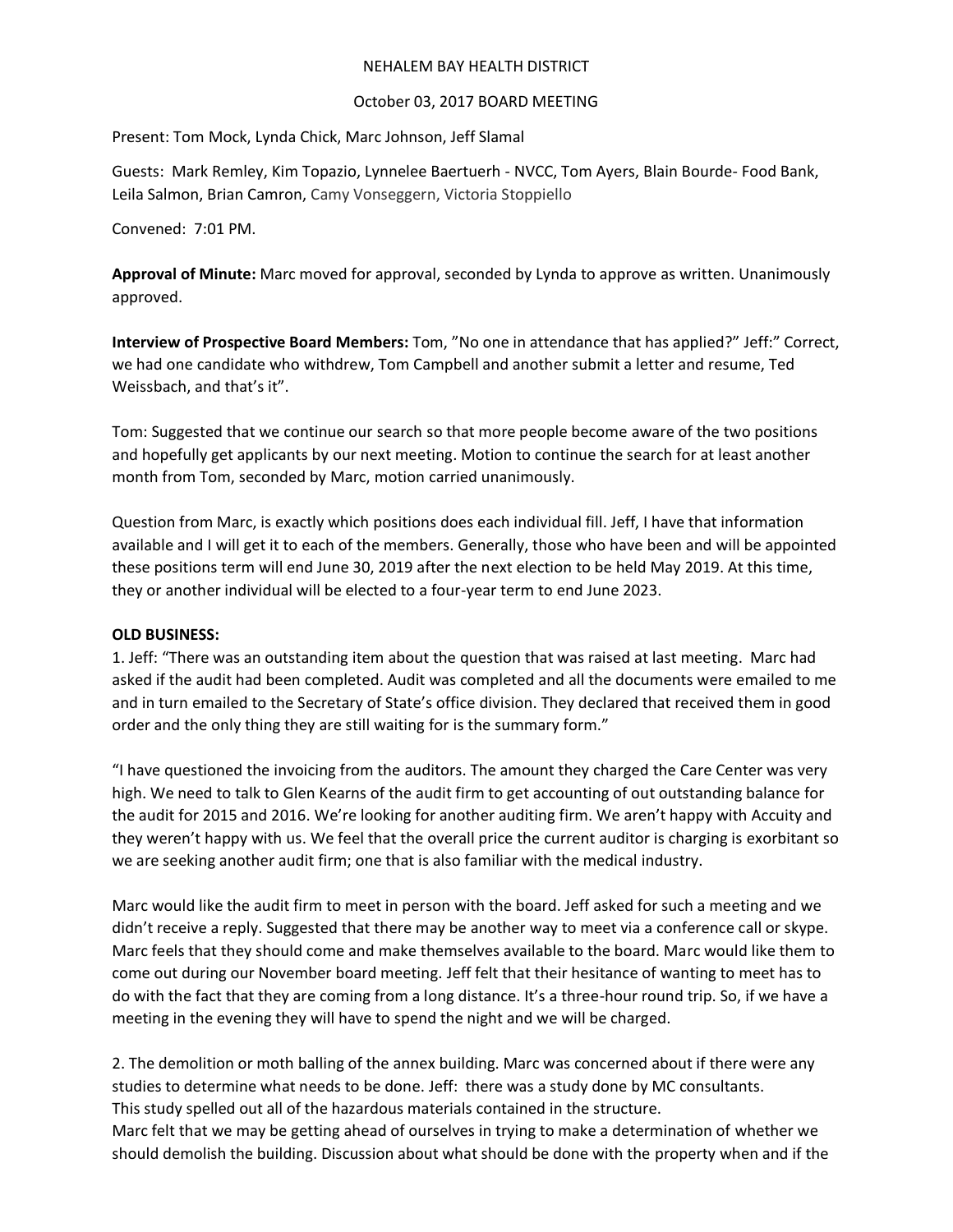building is demolished. We need to develop a long-term strategy that would include getting input and feedback from the community. Lynda brought up the fact that the previous board had set a date of June 30, 2018 for either mothballing or demolition of the building, but we should visit the studies that have been done and purpose bids before any decision is made.

Jeff will provide the finalized study after I meet with on Friday and I will present the final report to the board and summarize what is contained in the report. Once the building is demolished there will still be other construction required to make sure the property is stable. Such as, a retaining wall. General comments that there should be completed of the geological study completion. Tom Ayers had made the statement that the annex building is in a state of disrepair and that the possibility of remodeling is out of the question.

An attendee asked about a structural integrity of the building. Jeff: The building is structurally sound. The age of the building is an issue regarding the electrical, heating, roof, the containment of any friable asbestos and contending with non-friable asbestos when doing repair or remodeling.

Tom Ayers commented that Tom Harding a geologist, he had done a preliminary walk of the property and felt there should be no issues but a full study would need to be done. He suggested that we call Tom Harding who is a Geologist in Seaside to do a study which was put into the budget of this year. Jeff: I will get in touch with him this week.

Jeff reminded the board that of his request to have an independent inspection of the Clinic and it was asked by Linda if we should also include an inspection of the care center at the same time. This will be taken up at a later time.

#### **NEW BUSINESS:**

1. Jeff brought up the issue of the HVAC at the clinic and who is responsible, the District or the Rinehart Clinic to maintain the mechanical condition of these units. A question had come up about what the lease agreement says about this. According to Jeff, the lease is not specific about it but, one line in the lease agreement states that the tenant is to maintain the interior of the facility and equipment but is not responsible for reasonable wear and tear. After discussion it was determined and by the board that the district should take responsibility for this equipment and that the Rinehart clinic will be responsible to maintain all else other than the units themselves. A motion was made and seconded and it was voted two yea one abstention.

2. The generator set general discussion. Question, who owns the equipment and who is responsible for it? Reinhart district asked to have the unit gifted to them. This was very complicated because the equipment is tax payer owned. Jeff: My recommendation is to take responsibility and maintain it accordingly.

The rent checks in which Rinehart clinic deducted repairs need to be rewritten for the full amount of rent. District will write checks to Rinehart as reimbursement for the repairs to the generator and HVAV units. Camy Vonseggern, President Rinehart Board, said the Generator was taken off line for some unknown reason. There was a big misunderstanding which came about due to the lack of communication. The lack of communication has caused problems when there not have been.

Discussion followed about who is responsible for the HVAC system and the generator. It was determined that according to the rental agreement that NBHD is responsible for that equipment and the